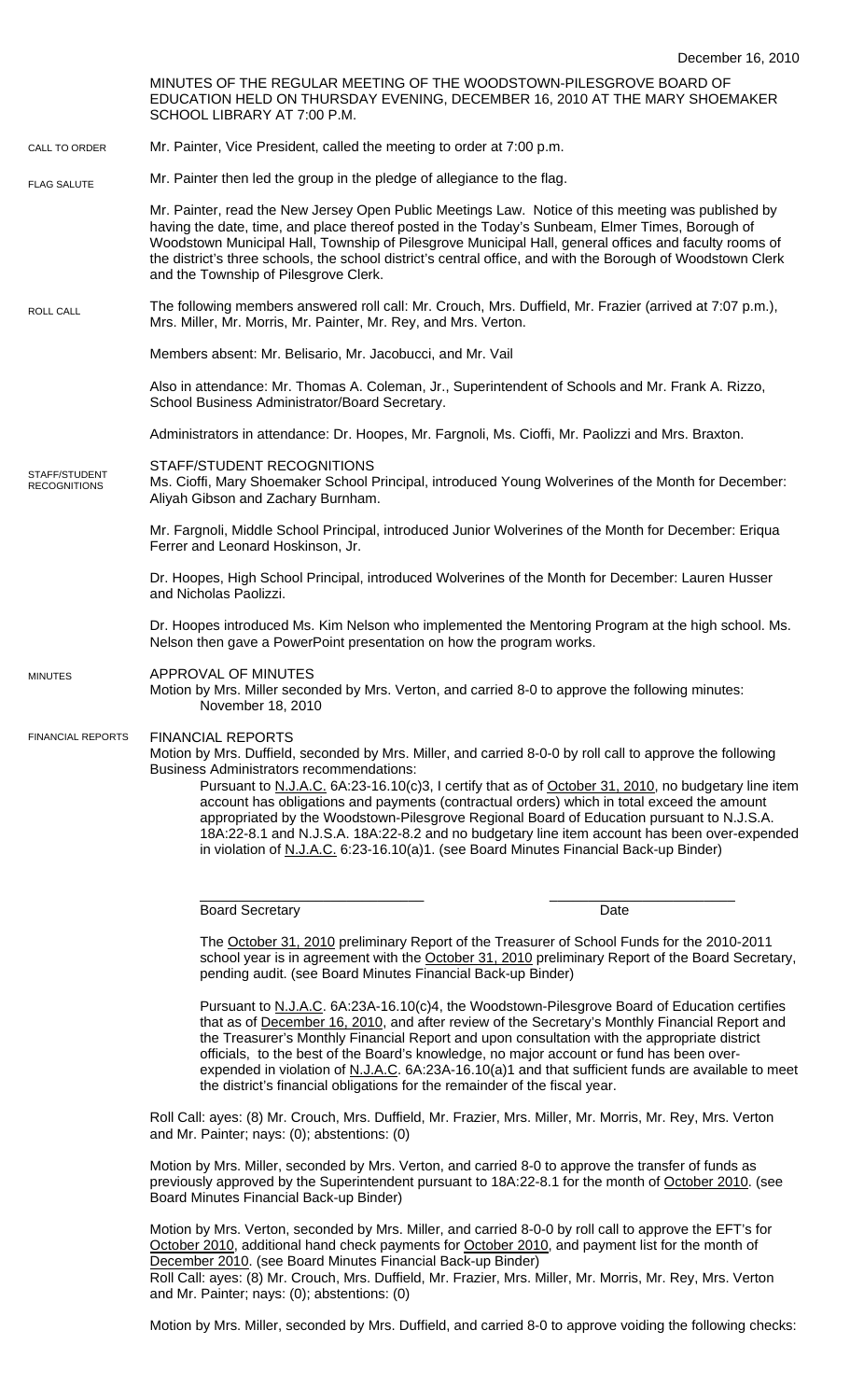Check #49409 dated, 11/18/10, payable to Sax Arts & Crafts in the amount of \$2,480.89, issued under P.O. #143-11 due to incorrect amount. Check will be reissued under check #49531 in the amount of \$1,772.51.

Check #49081 dated 9/23/10, payable to Dell Financial Services in the amount of \$81,708.07, issued under P.O. #564-11 and #575-11 due to lost check. Check will be reissued under check #49442.

Motion by Mrs. Miller, seconded by Mrs. Verton, and carried 8-0 to accept the following reports: (see Board Minutes Financial Back-up Binder):

Student Activities Account and Athletic Account for the month of November 2010 Scholarships for the month of November 2010 Odyssey of the Mind for the month of November 2010 Cafeteria report for the months of November 2010

Motion by Mrs. Verton, seconded by Mrs. Miller, and carried 7-0 (voting not applicable to sending district representatives) to accept the Woodstown Community School report for the month of November 2010. (see Board Minutes Financial Back-up Binder)

AUDIENCE PARTICIPATION I – None AUDIENCE **PARTICIPATION** 

EDUCATIONAL PROGRAMS COMMITTEE

EDUCATIONAL PROGRAMS COMMITTEE The Board reviewed the December 9, 2010 Educational Programs Committee Report submitted by Committee Chairperson, Mrs. Verton. The following recommendations were acted upon:

Motion by Mrs. Verton, seconded by Mr. Frazier, and carried 8-0-0 by roll call to approve the following: 2011-2012 Program of Studies booklet.

High School field trips. (see page \_\_\_)

Home instruction for the for the following high school students:

1199402475 – medical (WHS)

 2129426237 – medical (WHS) 8588467160 – administrative (WHS)

Rescind the motion of September 23, 2010, granting approval of the request for high school student 7421826405 to maintain enrollment for the senior year due to the Upper Pittsgrove School District Board of Education denying the request. (see page \_

Roll Call: ayes: (8) Mr. Crouch, Mrs. Duffield, Mr. Frazier, Mrs. Miller, Mr. Morris, Mr. Rey, Mrs. Verton and Mr. Painter; nays: (0); abstentions: (0)

Motion by Mrs. Verton, seconded by Mr. Frazier, and carried 7-0 (voting not applicable to sending district representatives) to approve the following:

Middle School and Shoemaker School field trips. (see page \_\_\_)

Home instruction for the following Middle School and Mary Shoemaker school students: 6585094061 – administrative (WMS) 1292577642 – administrative (WMS) 7953684545 (#12587) – administrative (MSS)

POLICY COMMITTEE – Nothing to report. POLICY COMMITTEE

PERSONNEL COMMITTEE – The Board reviewed the December 9, 2010 Personnel Committee Report submitted by Committee Chairperson, Mr. Crouch. The following recommendations were acted upon: PERSONNEL **COMMITTEE** 

> The motion to appoint a high school biology/agriculture long-term substitute was pulled from the agenda due to the position not being filled.

Motion by Mr. Crouch, seconded by Mrs. Miller, and carried 8-0-0 by roll call to approve the following: Retirement request of Marilyn Nipe, cafeteria worker, effective February 1, 2011, with congratulations and regrets. (see page \_\_\_)

Appointment of the following ticket takers for the 2010-2011 school year at the negotiated rates: Sarah Berninger – Ticket Taker/Scorer Dawn Clarke – Head Ticket Taker/Scorer

Appointment of Sondra Hiles as Math Intervention Teacher/Data Coach for the 2010-2011 school year, at an hourly rate of \$27.50, to be paid from NCLB grant funds. (see page \_\_\_)

Payment of seventh period stipend to Judy Heineman, beginning December 3, 2010 through December 20, 2010, 5 days per week. (see page

Payment of extended service increments to high school and district staff members retroactive to September 1, 2010, in accordance with the terms of the negotiated agreement. (see page \_

Volunteers for the 2010-2011 school year. (see page \_\_\_)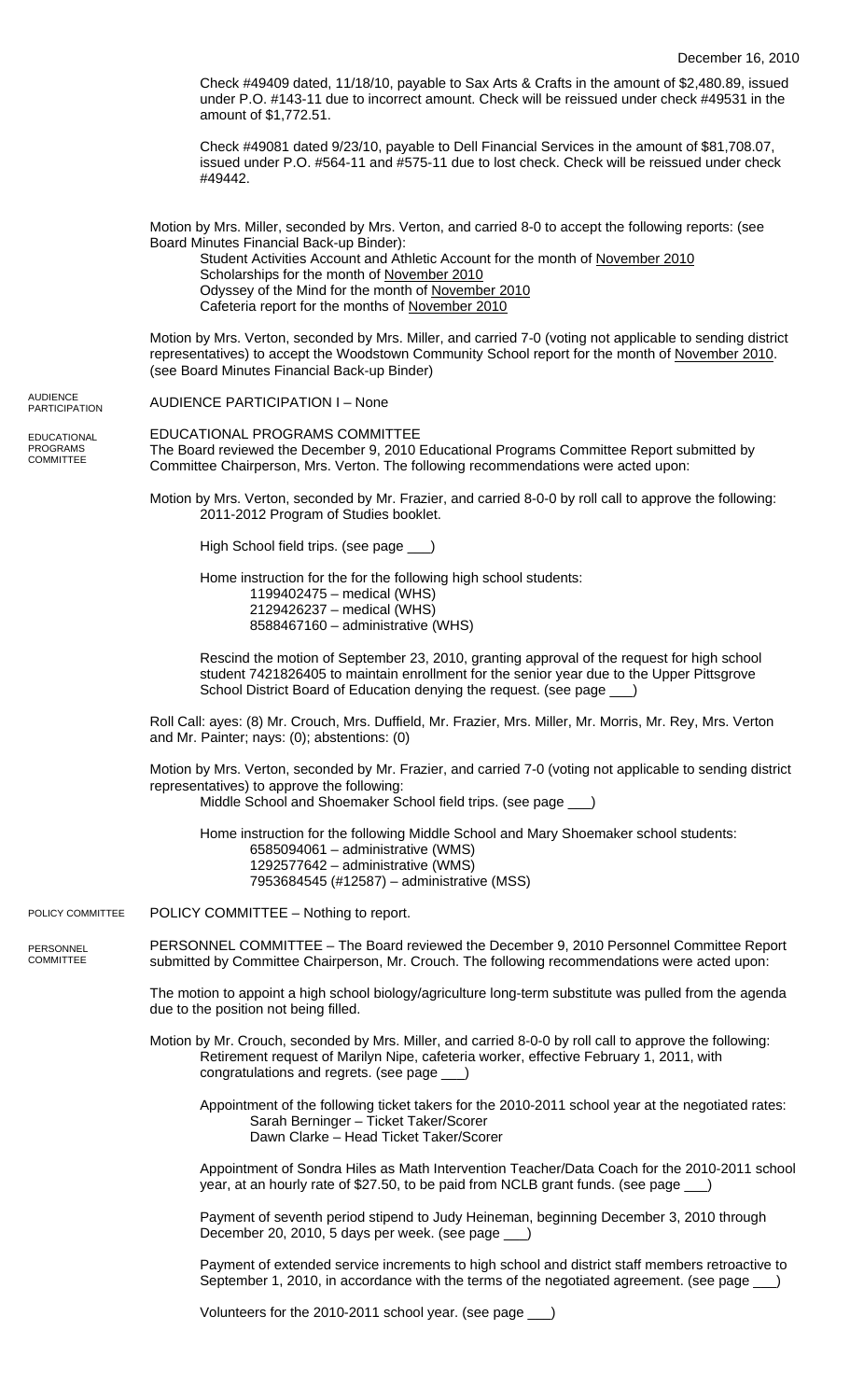Request for Eastern University student Ashley Loufik to conduct her student teaching with high school music teacher Kahlil Gunther. (see page \_\_\_)

Abolish the position of Technology Coordinator effective immediately (Job Description #4118.10)

Appointment of Lindsey Doran as a district substitute teacher for the 2010-2011 school year effective December 17, 2010.

Request for Rowan University student Deborah Zabel to conduct her psychology practicum with school psychologist Tom McHugh.

Roll Call: ayes: (8) Mr. Crouch, Mrs. Duffield, Mr. Frazier, Mrs. Miller, Mr. Morris, Mr. Rey, Mrs. Verton and Mr. Painter; nays: (0); abstentions: (0)

Motion by Mr. Crouch, seconded by Mrs. Verton, and carried 7-0-0 by roll call (voting not applicable to sending district representatives) to appoint the following Shoemaker School staff member for the 2010- 2011 school year:

Suellen Moore as Shoemaker School part-time Achieve Teacher, effective date to be determined pending approval by the New Jersey Division of Pensions, at Bachelor's. Step 1 (\$46,000), prorated to a per diem based on 22.5 hours per week, no benefits.

Roll Call: ayes: (7) Mr. Crouch, Mrs. Duffield, Mr. Frazier, Mrs. Miller, Mr. Rey, Mrs. Verton and Mr. Painter; nays: (0); abstentions: (0)

Motion by Mr. Crouch, seconded by Mrs. Verton, and carried 7-0-0 by roll call (voting not applicable to sending district representatives) to approve the following Middle School and Mary Shoemaker School items:

Appointment of Janice McGrath as Mentor to Melissa Hoeldtke, as a Part-time Math Intervention Teacher, effective November 19, 2010 through June 30, 2011, at a stipend of \$550, prorated.

Resignation of Christine Carpenter as 3<sup>rd</sup> Grade Team Leader effective December 1, 2010. (see page

Appointment of Joan Hackl as 3<sup>rd</sup> Grade Team Leader effective December 17, 2010 through June 30, 2011.

Appointment of extra support advisors/coaches for the 2010-2011 school year to be paid through the NCLB grant funds. (see page \_

Appointment of the following Gifted/Talented Coaches for the 2010-2011 school year (see page \_\_\_):

 Michelle Delaney – Middle School MathCounts G/T Coach Charlene Grubb – Shoemaker School Fitness Club G/T Coach

Payment of extended service increments to Middle and Mary Shoemaker School staff members retroactive to September 1, 2010, in accordance with the terms of the negotiated agreement. (see page

Volunteers for the Middle School for the 2010-2011 school year. (see page \_\_\_)

Student teaching requests to be served at Mary Shoemaker School as follows: Wilmington University student Jordan Lockman with Starr Cundey. Rowan University student Patricia Nehrbauer with Susan Chapman. Rowan University student Rebekah Pratta with Christine Carpenter. Liberty University student Ashley Gregor with Maggie DiPalma. Eastern University student Ashley Loufik with Christine Nowmos.

Compensation to Middle School staff for workshop attendance. (see page \_\_\_)

Establishment of the position of Pre-Kindergarten Team Leader effective January 3, 2011, for the remainder of the 2010-2011 school year.

Roll Call: ayes: (7) Mr. Crouch, Mrs. Duffield, Mr. Frazier, Mrs. Miller, Mr. Rey, Mrs. Verton and Mr. Painter; nays: (0); abstentions: (0)

FINANCE/FACILITIES / TRANSPORTATION **COMMITTEE** 

FINANCE/FACILITIES TRANSPORTATION COMMITTEE The Board reviewed the December 7, 2010 Finance /Facilities/ Transportation Committee Reports submitted by Committee Chairperson, Mr. Painter. The following recommendations were presented by Mr. Frazier and acted upon:

Motion by Mr. Frazier, seconded by Mr. Crouch, and carried 9-0-1 by roll call to approve the following: Line Systems Service Agreement. (Note: This will result in a monthly savings of approximately \$2,590.)

New Jersey School Boards Association contract for policy customization in the amount of \$6,000 and to terminate Strauss Esmay policy services as of December 31, 2010. (Note: The \$2,000 credit will be applied to this contract.)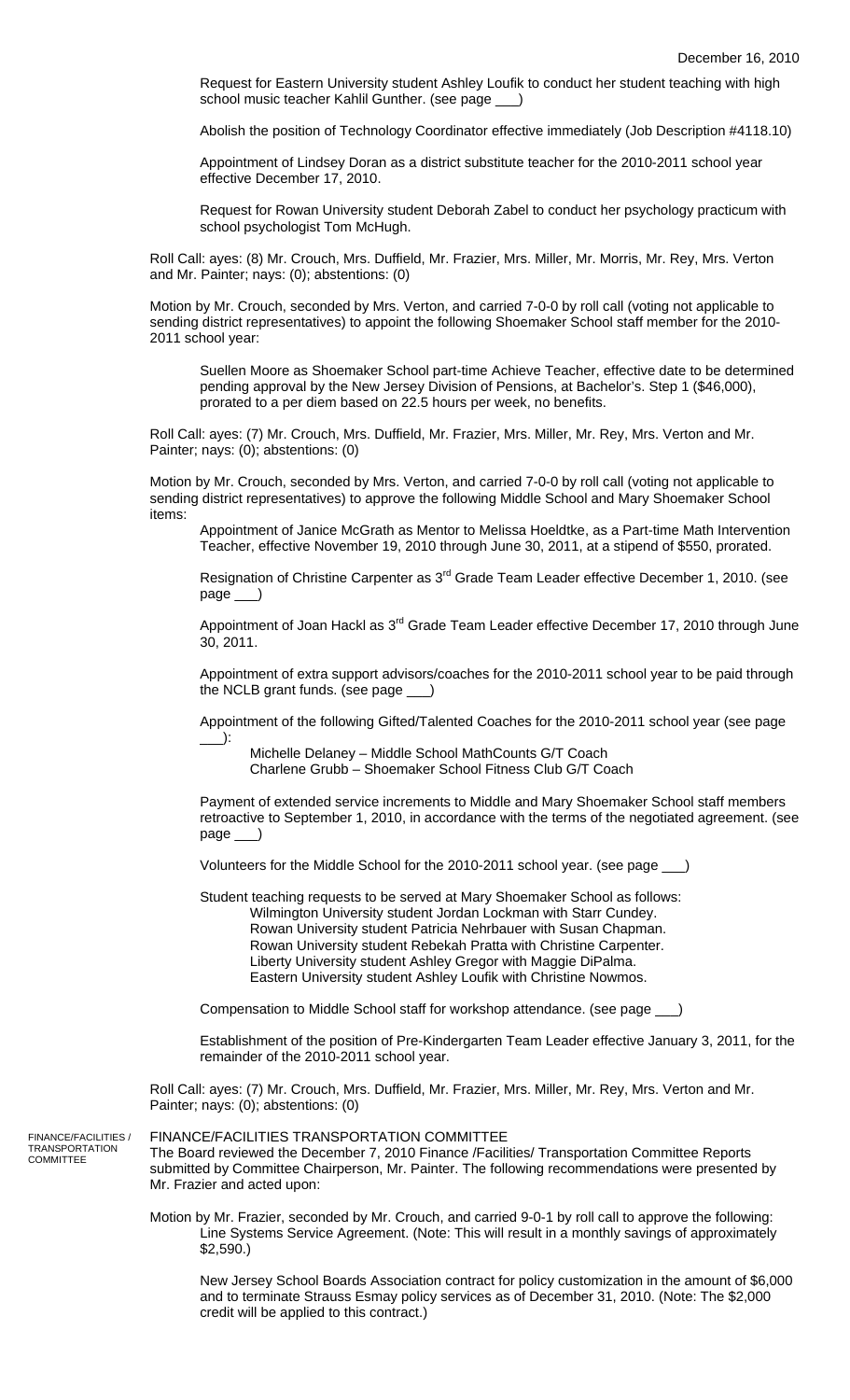Offer Myron Harvey the opportunity to renew the land rental agreement for the land located at the corner of East Lake Road and Millbrooke Avenue in the amount of \$2,000, effective April 1, 2011 through November 30, 2011. (Note: Offer will be presented to Mr. Harvey after February 1, 2011)

Establishment of the "Mimi (Mama K) Koernig" Scholarship. (see page \_\_\_)

Donation to the district from Woodstown Soccer in the amount of \$1,000.

Re-approve the Three Year Comprehensive Maintenance Plan for 2009-2010 through 2011- 2012. (Note: Auditor found an error.)

Joint transportation agreement for our route VOC1 with Salem County Cooperative Transportation Program for one high school student at a per diem cost to them of \$8.00.

Woodstown High/Middle School Bus Emergency Evacuation Drill for routes VOC1, VOC2, YM1 & YM2, performed on November 12, 2010.

Joint transportation agreement for our route VOC1 with Pennsville Board of Education to transport one homeless high school student (NJ SMART #3259869049) to and from Salem County Vocational Technical School beginning November 22, 2010 at a per diem of \$8.00.

Report of the fire drills performed at the High/Middle school for the month of November 2010.

Roll Call: ayes: (8) Mr. Crouch, Mrs. Duffield, Mr. Frazier, Mrs. Miller, Mr. Morris, Mr. Rey, Mrs. Verton and Mr. Painter; nays: (0); abstentions: (0)

Motion by Mr. Frazier, seconded by Mr. Crouch, and carried 7-0-0 by roll call (voting not applicable to sending district representatives) to approve the following:

Middle school student 8810924263 to attend New Jersey Regional Day School, Mannington, beginning November 9, 2010 through the remainder of the 2010-2011 school year in the amount of \$29,380, prorated.

Elementary school student 6281918325 to attend Salem County Special Services School District, Cumberland Campus, Bridgeton, beginning November 9, 2010 through the remainder of the 2010-2011 school year in the amount of \$30,374, prorated.

Contract with Gloucester County Special Services School District for transportation route Y827 to transport one elementary school student (NJ SMART # 6281918325) to the Salem County Special Services Cumberland Campus (Bridgeton) beginning November 19, 2010 through the end of the 2010-2011 school year at an estimated cost of \$55.00 per diem, plus a 7% administrative fee.

Contract with Gloucester County Special Services School District for transportation route Y521 to transport one middle school student (NJ SMART #8810924263) to the Regional Day School (Mannington) beginning November 19, 2010 through the remainder of the 2010-2011 school year, at an estimated cost of \$40.00 per diem, plus a 7% administrative fee.

Report of the fire drills performed at the Mary Shoemaker School for the month of November 2010.

Roll Call: ayes: (7) Mr. Crouch, Mrs. Duffield, Mr. Frazier, Mrs. Miller, Mr. Rey, Mrs. Verton and Mr. Painter; nays: (0); abstentions: (0)

Motion by Mr. Frazier, seconded by Mrs. Verton, and carried 7-0-0 by roll call (voting not applicable to sending district representatives) to approve the authorization for the School Business Administrator to advertise for bids to provide transportation for extended day programs. Roll Call: ayes: (7) Mr. Crouch, Mrs. Duffield, Mr. Frazier, Mrs. Miller, Mr. Rey, Mrs. Verton and Mr. Painter; nays: (0); abstentions: (0)

- OLD BUSINESS None OLD BUSINESS
- NEW BUSINESS None NEW BUSINESS

OTHER REPORTS OTHER REPORTS

The following verbal reports were given:

Mr. Painter, Board Vice President, had nothing to report.

- Mr. Coleman, Superintendent, reported the following:
- Curriculum Council meeting will include an invitation to Mr. Bazzel, Upper Pittsgrove Superintendent, and Principals from Upper Pittsgrove and Alloway.
- Mr. Rizzo, Business Administrator, reported on the following:
- A GCSSSD bus route was involved in a minor accident which involved one of our middle school students. No one was injured.

ADMINISTRATIVE REPORTS The Administrative Reports were attached to Superintendent's Monthly Report and delivered under separate cover. ADMINISTRATIVE REPORTS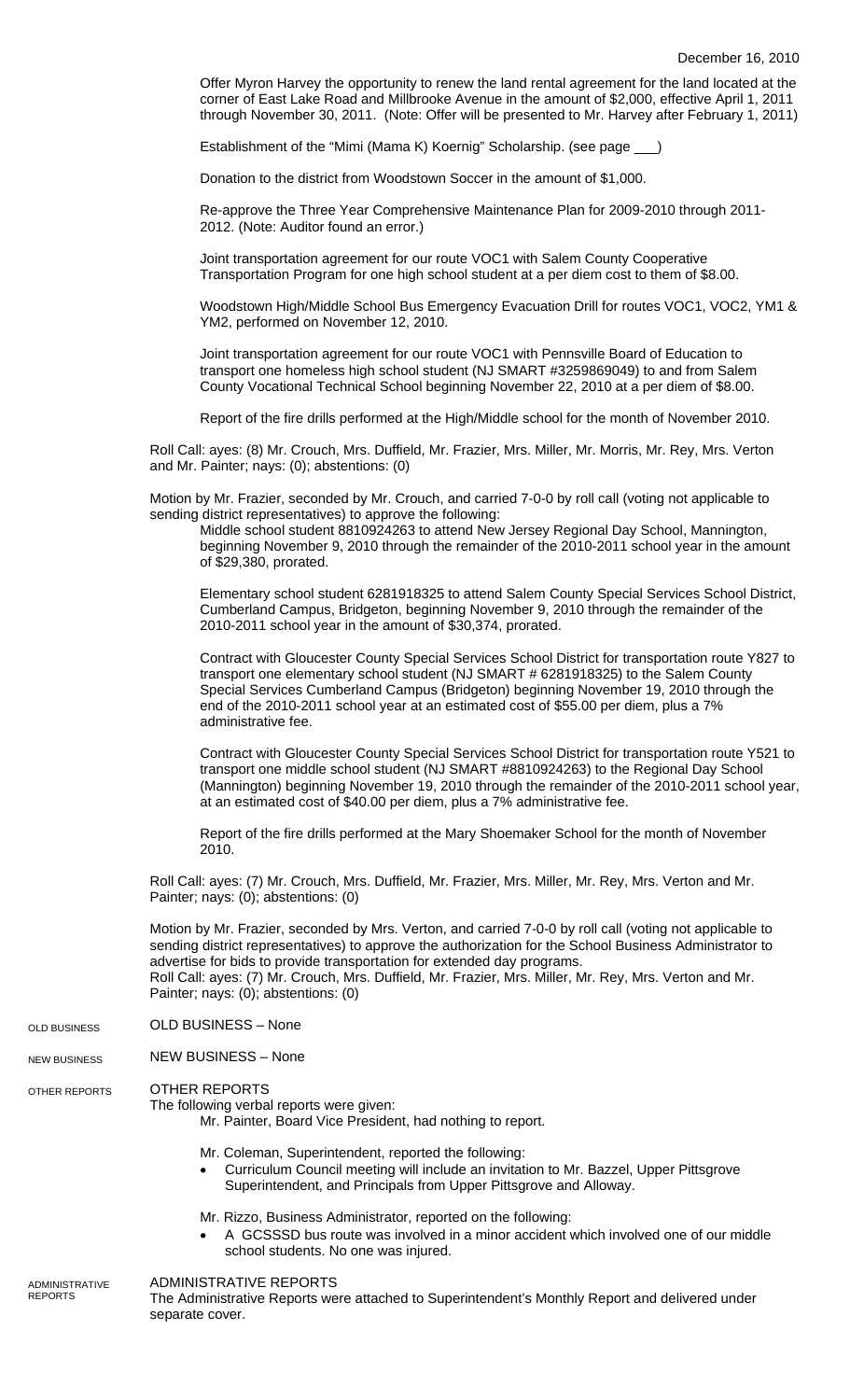| SENDING DISTRICT<br><b>REPORTS</b>     | SENDING DISTRICT REPORTS<br>Mr. Morris – Alloway Rep., stated that he is very appreciative of quad-district efforts.                                                                                                                                                                                                                                                                                                                                                                                                                                                                                                                         |
|----------------------------------------|----------------------------------------------------------------------------------------------------------------------------------------------------------------------------------------------------------------------------------------------------------------------------------------------------------------------------------------------------------------------------------------------------------------------------------------------------------------------------------------------------------------------------------------------------------------------------------------------------------------------------------------------|
|                                        | Mr. Belisario - Upper Pittsgrove Rep., was not in attendance.                                                                                                                                                                                                                                                                                                                                                                                                                                                                                                                                                                                |
| <b>SACC REPORT</b>                     | SCHOOL AGE CHILD CARE (SACC) REPORT - Mrs. Miller had nothing to report.                                                                                                                                                                                                                                                                                                                                                                                                                                                                                                                                                                     |
| <b>DELEGATE REPORT</b>                 | DELEGATE REPORT - Mrs. Miller reported that she attended the SCSBA meeting last month. Ms. Terry<br>Lewis presented the topic on the importance of communication with the public not just during budget time.                                                                                                                                                                                                                                                                                                                                                                                                                                |
| <b>FUTURE MEETINGS</b>                 | <b>FUTURE MEETINGS</b><br>January 18, 2011 - Policy Committee, 5:30 p.m., district office<br>January 18, 2011 - Finance/Facilities Committee, 6:30 p.m., district office<br>January 20, 2011 - Personnel Committee, 5:30 p.m., district office<br>January 20, 2011 - Ed Programs Committee, 6:30 p.m., district office<br>January 27, 2011 - Regular Board Meeting, 7:00 pm. Mary Shoemaker School Library                                                                                                                                                                                                                                   |
| <b>IMPORTANT DATES</b>                 | <b>IMPORTANT DATES</b><br>December 27, 2010, 6:30 p.m. - Salem Community College: Glenn Merkle to be inducted into Salem<br>County Hall of Fame. Admission is free.                                                                                                                                                                                                                                                                                                                                                                                                                                                                          |
| FOR YOUR<br><b>INFORMATION</b>         | FOR YOUR INFORMATION<br><b>Enrollment Reports</b><br><b>Suspension Reports</b>                                                                                                                                                                                                                                                                                                                                                                                                                                                                                                                                                               |
| <b>EXECUTIVE SESSION</b>               | RECESS INTO EXECUTIVE SESSION I<br>Motion by Mrs. Miller, seconded by Mrs. Duffield and carried 8-0-0 by roll call, that the Board of Education<br>adjourn, by Resolution, into Executive Session, from which the general public is excluded, to discuss<br>items in accordance with N.J.S.A. 10:4-12b. Matters discussed in executive session will remain<br>confidential until such time the need for confidentiality no longer exists. (7:55 P.M.)<br>a. Legal Negotiations<br>Roll Call: ayes: (8) Mr. Crouch, Mrs. Duffield, Mr. Frazier, Mrs. Miller, Mr. Morris, Mr. Rey, Mrs. Verton<br>and Mr. Painter; nays: (0); abstentions: (0) |
|                                        | Mrs. Miller and Mr. Crouch stepped out of the room at 8:15 p.m.                                                                                                                                                                                                                                                                                                                                                                                                                                                                                                                                                                              |
| <b>RESUME PUBLIC</b><br><b>PORTION</b> | Motion by Mrs. Duffield, seconded by Mrs. Verton, and carried 6-0 to resume the public portion of the<br>meeting at 8:29 p.m.                                                                                                                                                                                                                                                                                                                                                                                                                                                                                                                |
|                                        | Mrs. Miller and Mr. Crouch rejoined the meeting at 8:30 p.m.                                                                                                                                                                                                                                                                                                                                                                                                                                                                                                                                                                                 |
|                                        | Motion by Mr. Crouch, seconded by Mr. Frazier, and carried 8-0-0 by roll call to establish ad hoc<br>committee for the purpose of evaluating and revising the district long range facility plan. The committee<br>will consist of the following board members: Doug Painter, Frank Frazier, Colleen Verton, Chapman Vail,<br>and Frank Jacobucci. Mr. Jacobucci will serve as the committee chairman.<br>Roll Call: ayes: (8) Mr. Crouch, Mrs. Duffield, Mr. Frazier, Mrs. Miller, Mr. Morris, Mr. Rey, Mrs. Verton<br>and Mr. Painter; nays: (0); abstentions: (0)                                                                          |
| <b>PROGRAM</b><br><b>PRESENTATION</b>  | PROGRAM PRESENTATION - AUDIT<br>Mr. Samuel Delp, partner in the auditing firm of Triantos & Delp reviewed the Comprehensive Annual<br>Financial Report (CAFR) for FY 2010. Mr. Delp noted that there was one audit recommendation. Mr.<br>Delp then asked if the Board had any questions. There were none.                                                                                                                                                                                                                                                                                                                                   |
|                                        | Motion by Mr. Frazier, seconded by Mr. Crouch, and carried 8-0-0 by roll call to accept the Annual Audit<br>for the Fiscal Year ended June 30, 2010 as reviewed and discussed, including the Comprehensive<br>Annual Financial Report (CAFR) and recommendations, and the Corrective Action Plan as follows (see<br>$page$ :                                                                                                                                                                                                                                                                                                                 |
|                                        | FINANCIAL PLANNING, ACCOUNTING AND REPORTING                                                                                                                                                                                                                                                                                                                                                                                                                                                                                                                                                                                                 |
|                                        | <b>Board Secretary/Business Administrator's Records</b>                                                                                                                                                                                                                                                                                                                                                                                                                                                                                                                                                                                      |
|                                        | 1.<br>Recommendation: Bids received should be summarized and the contract award should be noted<br>in the Minutes of the Board Secretary.                                                                                                                                                                                                                                                                                                                                                                                                                                                                                                    |
|                                        | Corrective Action Approved by the Board: Bids received will be summarized and the contract<br>award will be noted in the Minutes of the Board Secretary.                                                                                                                                                                                                                                                                                                                                                                                                                                                                                     |
|                                        | Method of Implementation: The Business Administrator will prepare a checklist to identify all<br>necessary elements and procedures concerning bids. The checklist will be attached to each and<br>every bid prepared by the district.                                                                                                                                                                                                                                                                                                                                                                                                        |
|                                        | Person responsible for Implementation: Business Administrator                                                                                                                                                                                                                                                                                                                                                                                                                                                                                                                                                                                |
|                                        | Completion Date of Implementation: December 16, 2010                                                                                                                                                                                                                                                                                                                                                                                                                                                                                                                                                                                         |

Roll Call: ayes: (8) Mr. Crouch, Mrs. Duffield, Mr. Frazier, Mrs. Miller, Mr. Morris, Mr. Rey, Mrs. Verton and Mr. Painter; nays: (0); abstentions: (0)